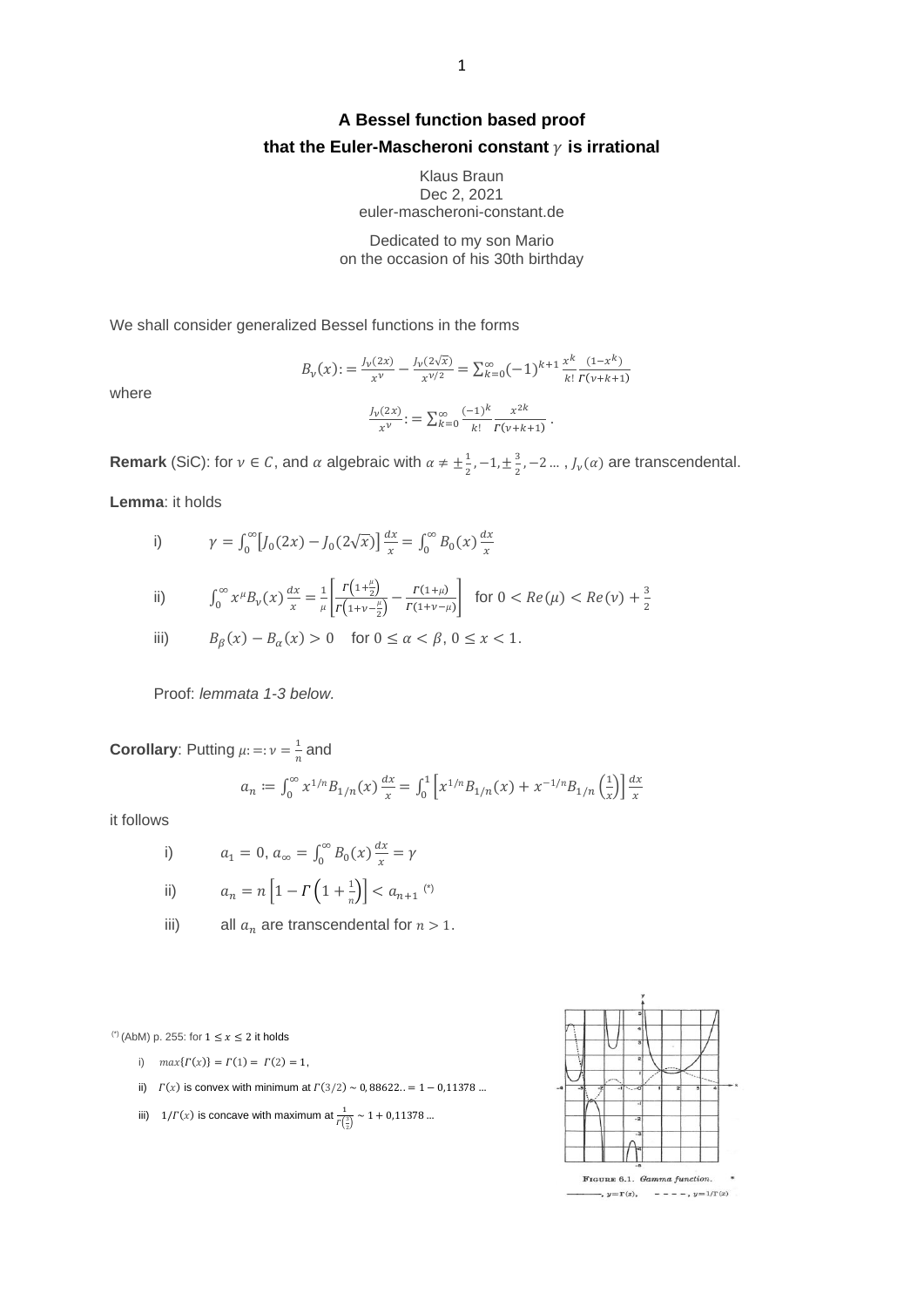**Lemma 1**: It holds  $\gamma = \int_0^\infty [J_0(2x) - J_0(2\sqrt{x})] \frac{dx}{x}$  $\chi$ ∞  $\int_0^{\infty} [J_0(2x) - J_0(2\sqrt{x})] \frac{dx}{x}.$ 

> Proof: *In (BrR)* it is proven that  $\int_0^\infty [e^{-t} - J_0(2t)]$ 0  $dt$  $\frac{dE}{dt} = 0$ . The formula is derived from the *related Mellin transforms formula, (WaG) 13-24, (WeH),*

$$
\int_0^\infty t^{\mu-1} J_0(2t) dt = \frac{\frac{\mu}{2} r(\frac{\mu}{2})}{r(1-\frac{\mu}{2})} \quad \text{for } 0 < Re(\mu) < 3/2
$$

*in combination with the asymptotics*

$$
\Gamma(\mu) - \frac{\frac{1}{2}r(\frac{\mu}{2})}{r(1-\frac{\mu}{2})} = \frac{1}{\mu} \left[ \Gamma(1+\mu) - \frac{r(1+\frac{\mu}{2})}{r(1-\frac{\mu}{2})} \right] = \frac{1}{\mu} \left[ (1-\gamma\mu) - \frac{(1-\frac{\gamma\mu}{2})}{(1+\frac{\gamma\mu}{2})} + O(\mu^2) \right] = O(\mu) \to_{\mu \to 0^+} 0.
$$

*Analogue it follows that*  $\int_0^\infty [e^{-t} - J_0(2\sqrt{t})]$ 0  $dt$  $\frac{dt}{t} = \gamma$ . The corresponding asymptotics formula is *given by*

$$
\Gamma(\mu) - \frac{\Gamma(\mu)}{\Gamma(1-\mu)} = \frac{1}{\mu} \Big[ \Gamma(1+\mu) - \frac{\Gamma(1+\mu)}{\Gamma(1-\mu)} \Big] = \frac{1}{\mu} \Big[ (1 - \gamma s \mu) - \frac{(1-\gamma \mu)}{(1+\gamma \mu)} + O(\mu^2) \Big] = \gamma + O(\mu) \to_{\mu \to 0^+} \gamma,
$$

*which proves lemma 1.*

The Mellin transforms of  $B_\nu(x)$  are given by

**Lemma 2**: it holds

$$
\int_0^\infty x^\mu B_\nu(x) \frac{dx}{x} = \frac{1}{\mu} \left[ \frac{r \left( 1 + \frac{\mu}{2} \right)}{r \left( 1 + \nu - \frac{\mu}{2} \right)} - \frac{r \left( 1 + \mu \right)}{r \left( 1 + \nu - \mu \right)} \right] \text{ for } 0 < Re(\mu) < Re(\nu) + \frac{3}{2}.
$$

Proof*: Applying the formula, (BrR), (WaG) 13-24, (WeH),* 

$$
\int_0^\infty x^{\mu} \frac{J_{\nu}(x)}{x^{\nu}} \frac{dx}{x} = \frac{\Gamma\left(\frac{\mu}{2}\right)}{2^{\nu-\mu+1}\Gamma\left(1+\nu-\frac{\mu}{2}\right)} \text{ for } 0 < Re(\mu) < Re(\nu) + \frac{3}{2}
$$

provides the following representations for the two terms of  $B_\nu(x) = \frac{J_\nu(2x)}{x^\nu}$  $\frac{f_1(z)}{x^{\nu}} - \frac{f_{\nu}(2\sqrt{x})}{x^{\nu/2}}$  $\frac{\chi^2(\chi)}{\chi^2}$ .

$$
i) \qquad \int_0^\infty x^\mu \frac{J_\nu(2x)}{x^\nu} \frac{dx}{x} = \frac{\frac{1}{2}r(\frac{\mu}{2})}{r(\nu + 1 - \frac{\mu}{2})} = \frac{1}{\mu} \frac{r(1 + \frac{\mu}{2})}{r(1 + \nu - \frac{\mu}{2})}
$$

*ii)* 
$$
\frac{1}{2}\int_0^\infty x^{\mu/2} \frac{J_\nu(2\sqrt{x})}{x^{\nu/2}} \frac{dx}{x} = \frac{\frac{1}{2}r(\frac{\mu}{2})}{r(1+\nu-\frac{\mu}{2})} \text{ resp. } \int_0^\infty x^{\mu} \frac{J_\nu(2\sqrt{x})}{x^{\nu/2}} \frac{dx}{x} = \frac{r(\mu)}{r(1+\nu-\mu)} = \frac{1}{\mu} \frac{r(1+\mu)}{r(1+\nu-\mu)}.
$$

From the representation

$$
B_{\nu}(x) = \sum_{k=0}^{\infty} (-1)^{k+1} \frac{x^k}{k!} \frac{(1-x^k)}{\Gamma(\nu+k+1)}
$$

one gets

**Lemma 3**: for  $0 \le \alpha < \beta$ ,  $0 \le x < 1$  it holds  $B_{\beta}(x) - B_{\alpha}(x) > 0$ .

Proof*: lemma 3 follows from the equations*

$$
B_{\beta}(x) - B_{\alpha}(x) = \sum_{k=0}^{\infty} (-1)^{k+1} \frac{x^{k}}{k!} \frac{(1-x^{k})}{\Gamma(\beta+k+1)} - \sum_{k=0}^{\infty} (-1)^{k+1} \frac{x^{k}}{k!} \frac{(1-x^{k})}{\Gamma(\alpha+k+1)}
$$
  
= 
$$
\sum_{k=0}^{\infty} (-1)^{k} \frac{x^{k}(1-x^{k})}{k!} \left[ \frac{1}{\Gamma(\alpha+k+1)} - \frac{1}{\Gamma(\beta+k+1)} \right] > 0.
$$